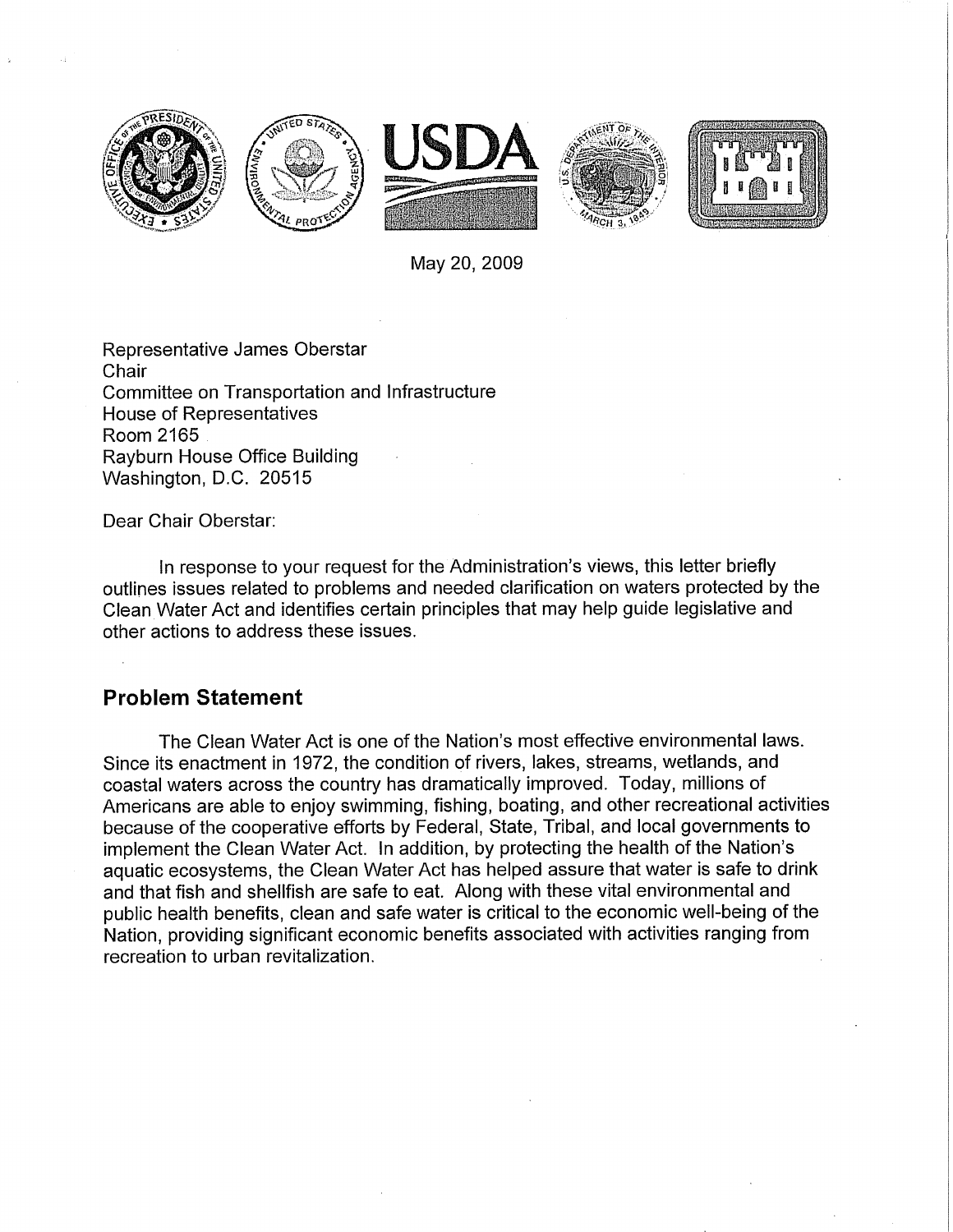Supreme Court decisions in 2001 and 2006 narrowed the prior interpretation of the scope of waters protected by the Clean Water Act. (Rapanos v. United States, 547 U.S. 715 (2006); Solid Waste Agency of Northern Cook County v. United States Army Corps of Engineers, 531 U.S. 159 (2001)) Federal agencies have faced significant challenges implementing these recent decisions. In addition, U.S. Circuit Courts of Appeal have taken different positions in interpreting the Supreme Court decisions, further complicating implementation. Current agency guidance implementing the decisions contemplates complex findings that sometimes result in jurisdictional determinations that lack consistency across the country and can be time-consuming and expensive. Delayed and unpredictable decisions are frustrating and costly to persons seeking approval of projects related to these waters.

It is important to note that although the Supreme Court decisions arose in the context of the Clean Water Act dredged or fill program, they affect all Clean Water Act protections because the Act has a single definition for "waters of the United States". As a result, these decisions affect the National Pollutant Discharge Elimination System (NPDES) program, water quality standards program, oil spill prevention and clean-up program, as well as the permit program for discharges of dredged or fill material. Taken together, these programs are the heart of the Clean Water Act

We are committed to resolving key issues with respect to the scope of the Clean Water Act in order to provide a solid foundation for addressing continuing challenges to the health of aquatic ecosystems. We are focused on the importance of coordination among Federal, State, and local programs related to wetlands, floodplain management, water quality protection, and habitat restoration. We also recognize that the impacts of a changing climate, including changes in precipitation patterns and rising sea levels, will pose difficult challenges for protection of aquatic ecosystems. Finally, as we work to meet goals for wetlands protection nationwide, we need to identify opportunities to expand protection of wetlands and other aquatic resources that are especially vulnerable or critical to sustaining the health of these systems.

## **Principles**

As we work to address the issues associated with the scope of the Clean Water Act, we urge you to consider the general principles described below.

- **1) Broadly Protect the Nation's Waters:** It is essential that the Clean Water Act provide broad protection of the Nation's waters, consistent with full Congressional authority under the Constitution. All of the environmental and economic benefits that these aquatic ecosystems provide are at risk if some elements are protected and others are not.
- **2) Make Definition of Covered Waters Predictable and Manageable:** The definition of waters protected by the Clean Water Act should be clear, understandable, well-supported, and transparent to the public. Legislation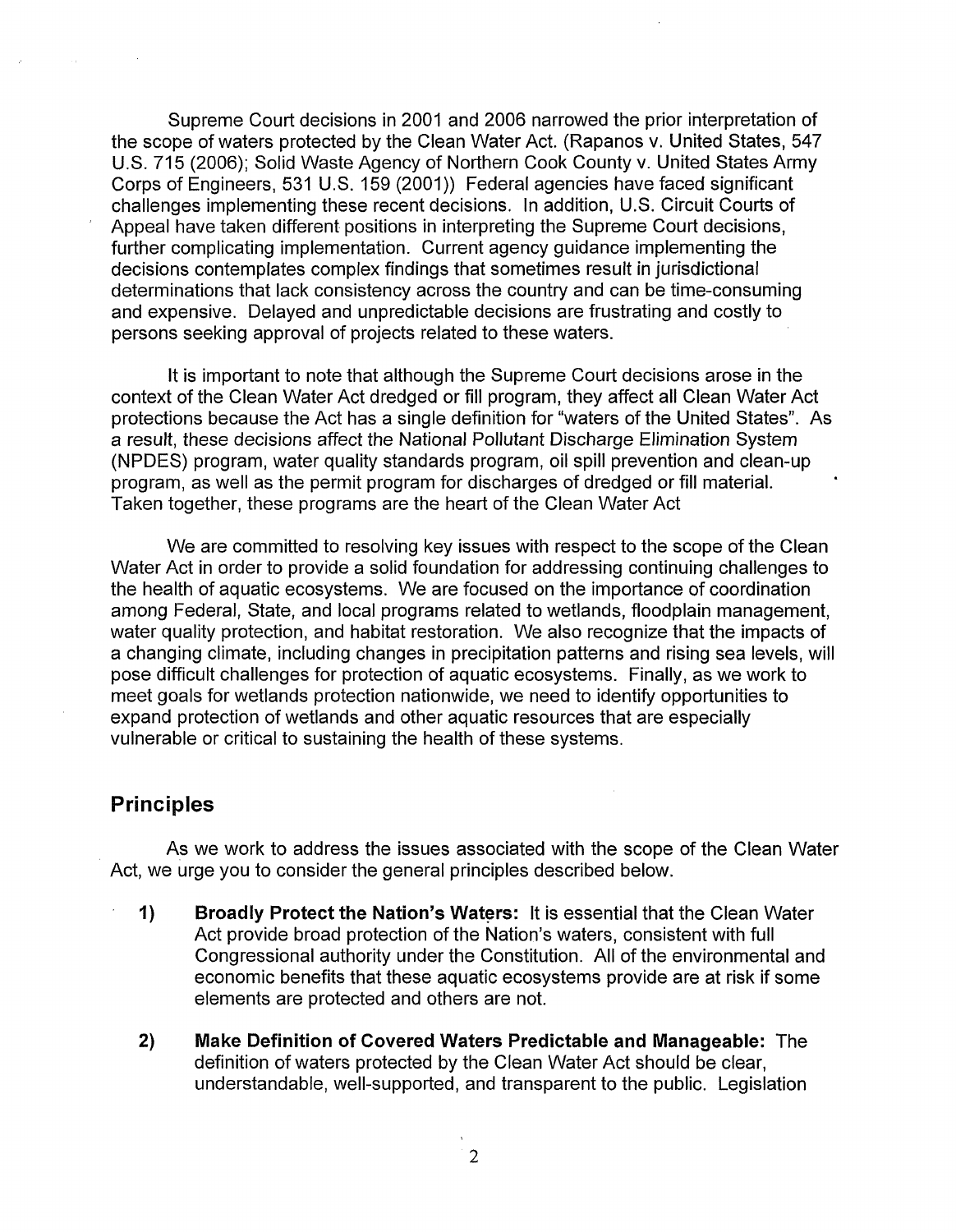and supporting guidance concerning waters covered by the Act should promote prompt actions and avoid time-consuming and costly technical analyses.

- **3) Promote Consistency Between Clean Water Act and Agricultural Wetlands Programs:** Farmers often face complex issues with respect to whether wetlands located on their farm are within the scope of the Clean Water Act, the wetland conservation provisions of the Food Security Act, or both. Identification of waters covered by the Clean Water Act and the Food Security Act, and operational elements of implementing programs, should reflect consistent, predictable, and straight-forward decision guidelines.
- **4) Recognize Long-standing Practices:** In over thirty years of implementing wetlands protection programs, Federal agencies worked with States and stakeholders to make common-sense interpretations of the Clean Water Act in various agency regulations. Congress should consider including in the Clean Water Act certain exemptions that are now in effect only through regulations or guidance. For example, a carefully crafted statutory exemption for "prior converted cropland" would be useful to both farmers and Federal agencies.

Enactment of legislation amending the Clean Water Act – based on these principles - would go a long way toward addressing the substantial confusion and uncertainty arising from the recent Supreme Court decisions. Since existing guidance documents and supporting regulations can be revised to implement these principles to only a limited degree, a clear statement of Congressional intent is needed to provide a foundation for steady and predictable implementation of the Clean Water Act in the years to come.

Thank you for your interest in this important problem. We look forward to working with you to address these issues in the future.

Sincerelv.

Nancy Sutley Chair **Chair Administrator Administrator** 

**I** 

Lisa Jacksen Council on Environmental Quality Environmental Protection Agency